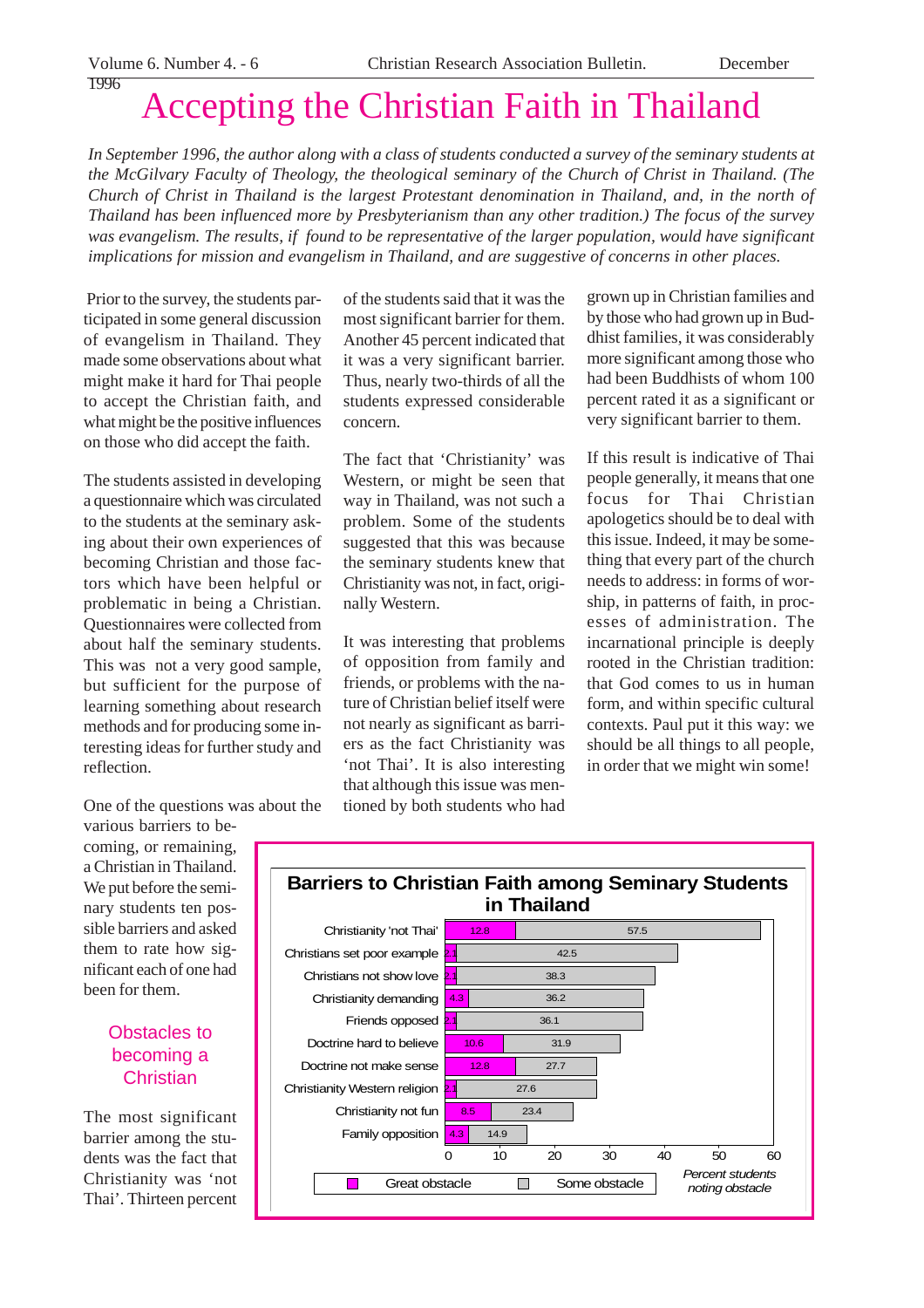### Poor Examples

Another significant barrier for many of the students was that they were aware of many people who claimed to be Christians but set bad examples, or were not seen as showing Christian love. Fortyfive percent of all students said that this was a very significant or the most significant barrier for them.

#### This barrier was not

quite as great among the students who had grown up in Buddhist families as among those from Christian families. Buddhist families would not be so aware, perhaps, of Christians 'setting a bad example'. However, as the sample of students from Buddhist backgrounds was small, the differences were not statistically significant.

The problem was given a higher rating among younger students than among older ones. Perhaps, older students, with their wider experience of life, were more accepting of people who did not live up to the standards expected of them.

This barrier to belief was rated considerably higher than issues of the nature of Christian belief itself, or opposition from family or friends. It is another reminder that in the processes of evangelism, the example of Christians remains a very significant influence.

## Friendship and Evangelism

Two percent of the students said that opposition from friends had been the most significant obstacle in becoming a Christian and



another 36 percent said it was very significant as a barrier. However, friends could also have a positive influence.

Another question asked about the influences in becoming Christian. The most widely affirmed influence among the seminary students were personal experiences of God's love. Among the wide range of other influences to which they pointed were 'friends'. 24 per cent of the students said friends were the most significant influence on them becoming Christian or remaining Christian, and another 68 per cent said friends were very significant. (It should be noted that the students found it generally hard to choose one or two influences which were 'most significant', often identifying up to ten influences 'most significant'.)

One hundred per cent of those students who had grown up in Buddhist families rated 'friends' as a very important or the most important influence, compared with 66 percent of those who had grown up in Christian families.

'Friends' is a major factor in people becoming Christian in northern Thailand - both positively and negatively. If people find opposi-

tion from their friends to becoming Christian, they are far less likely to do so. On the other hand, friendship can be a very positive influence in bringing people into the Christian faith.

One of the students recounted her own experience in class. She had grown up in a Buddhist family. One of her friends had had a major part in her becoming a Christian. On the other hand, in so doing, she lost a lot of her former friends.

Effective evangelism is not just a matter of teaching about faith. Forming and developing Christian community in which people can build positive friendships is a very important factor. In Australia, the parish where I worked developed a student accommodation scheme for rural students studying in the city. We find that most of the students developed strong friendships with the other students in the four houses we operated. We worked hard to maintain a Christian ethos in the scheme. Many students came into the church through that scheme. It has been the most effective evangelistic program the church has had, certainly within the last twelve years. Providing the opportunity and encouragement for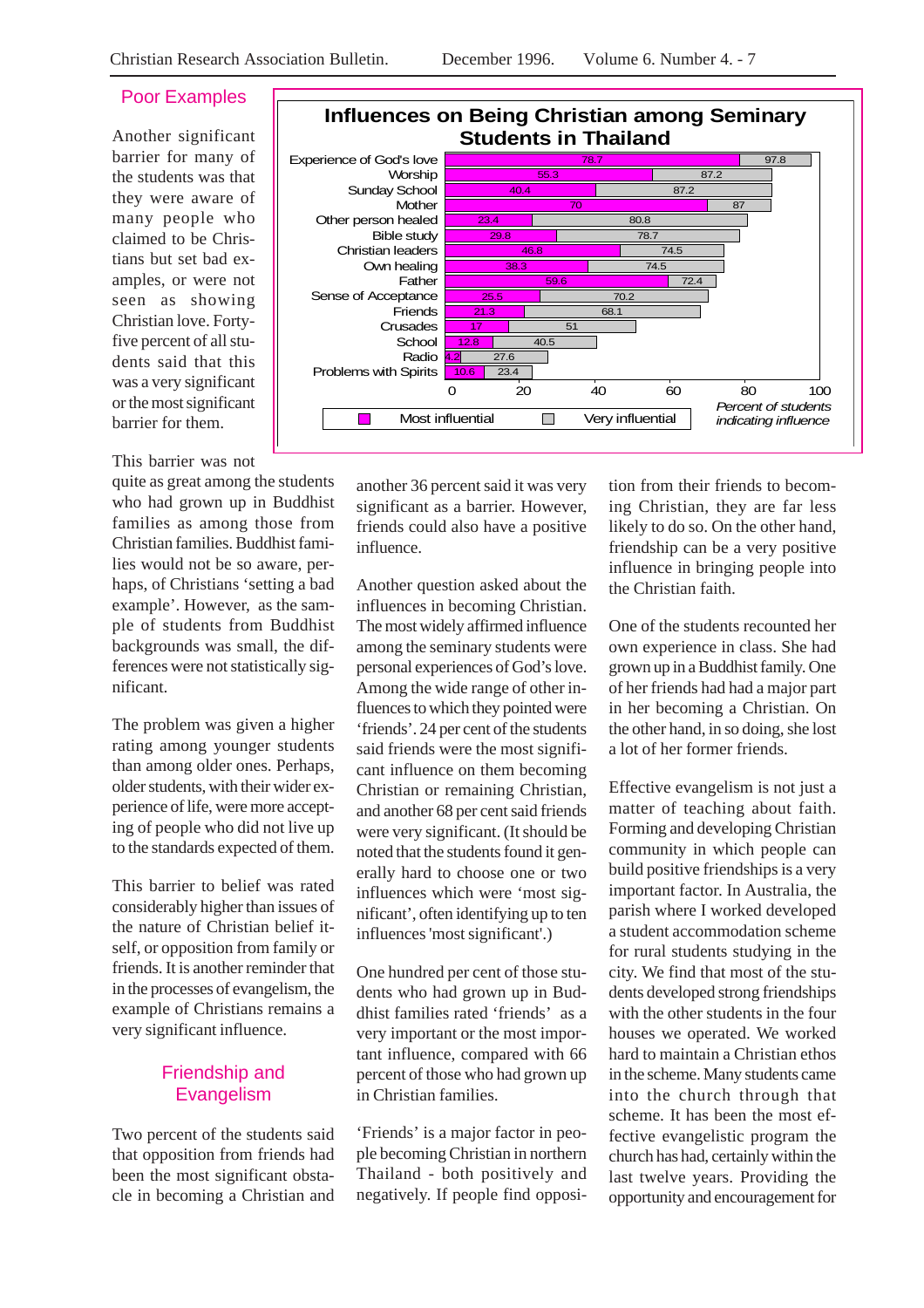1996 the development of appropriate friendships has been the key.

#### Personal Experience of God's Love and Power

Of fifteen items suggested to students as influences on being a Christian, the most important was experiences of God's love. Personal experience appeared in several other parts of the survey. 38 per cent of the students said that an experience in which they had been healed had been the most important influence on them. 23 per cent indicated that the experience of seeing someone else healed had been the most important influence on them. Between 75 and 80 per cent of the students said that experiences of healing were either the 'most important' or 'very important' among the influences on them becoming or remaining Christians.

Thai people want to see 'evidence' of the power of God. There is a widespread interest in miracles for a similar reason. They expect God to work in ways which will be evident. 38 percent of the students said they had had an experience of something miraculous happening to them, such as being healed in a way they did not expect, several times. Another 25 per cent of students said it had happened to them once. 34 per cent of students said it had not happened to them.

Twenty-five years ago claims of miracles were often considered to be a barrier to faith, or even an embarrassment. Many Western theologians and Biblical teachers sought to explain away miracles. But the tide has swung, not only in Thailand, but in many places in the world. Even outside the church, there is a widespread interest in para-normal phenomena of all types. Miracles are no longer problematic for many younger people. They want to see, and expect to see, God at work. It is indicative of some very substantial changes in the ways in which people view the world.

#### Church Life and Its Evangelistic Impact

The second and third most important influences on people becoming or remaining Christian were 'Sunday School' and 'worship'. 40 percent of the students said that 'Sunday School' was the most important influence on them, and 36 percent said that 'worship' was.

For students who had grown up in a Buddhist background, Sunday School was not so important, although 50 percent of these students still said it was 'the most important' or 'very important' influence on them. 66 percent of those who had grown up as Buddhists indicated that worship was 'the most important' or 'very important' for them.

It was very interesting that, in comparison, other explicitly evangelistic programs, such as activities as school, or crusades, had had little impact. 17 percent of students said Crusades were the 'most important' influence and 13 percent said 'school' was. Out of a total of 15 influences put before the students in the questionnaire, crusades came in at number 12, and school at number 13 in comparison with other influences. This is despite the fact that school, university, and city-wide Christian evangelicstic crusades are frequently organised by the Thai church.

While crusades or special evangelistic events may have an impact at the time when they occur, looking back, the students were more conscious of the continuing impact of church life, of worship, Sunday School, and Bible studies. Single events, it seemed, did not have

much importance in their own right. While some denominations place a great deal of emphasis on special 'once in a life-time' conversion experiences, such experiences do not seem to have the same meaning in Thailand.

When the students were asked if there had ever been a special time when they had committed their lives to Christ, 68 percent said they had done so several times, 19 percent once, and 13 percent never but had grown gradually in the faith. These results suggest that commitment often is seen as part of the process of deepening one's spiritual life rather than the idea often associated with repentance of 'turning right around'.

Those events which seek to encourage 'conversion' have less impact than worship, Sunday School and Bible studies, and becoming part of a Christian community. It would be most interesting to know how many people make a commitment at a Crusade, but fail to take faith any further. Every person needs ongoing support in faith, not least the person who has just made a commitment of faith. Friends who draw other people into the on-going life of the church are probably more significant evangelistically than large crusades.

### The Impact on Faith of Parents and School

In the survey conducted among Thai seminary students in September 1996, one of the most strongly affirmed influences on faith was that of the parents. 70 percent of the students said that their mothers were the 'most important' influence on their becoming Christian or remaining Christian, and another 17 percent said their mothers were 'very important'. 60 percent claimed that their fathers were 'most important', another 13 per-